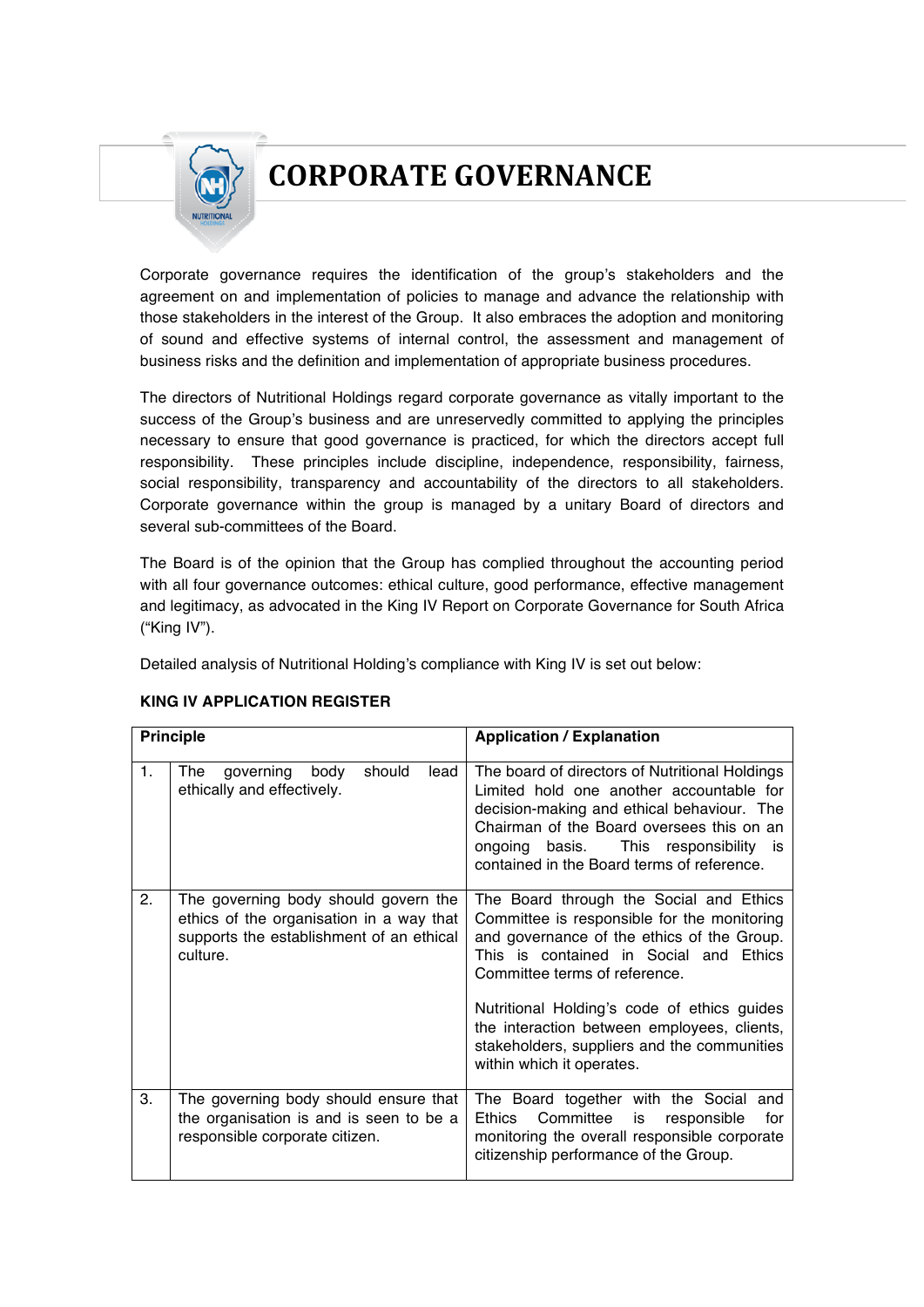|    |                                                                                                                                                                                                                                                                                       | Nutritional Holdings<br>supports<br>various<br>within<br>initiatives<br>the<br>broader<br>area,<br>particularly in relation to education and<br>social well-being.                                                                                                                                                                                                                                                                                                                                |
|----|---------------------------------------------------------------------------------------------------------------------------------------------------------------------------------------------------------------------------------------------------------------------------------------|---------------------------------------------------------------------------------------------------------------------------------------------------------------------------------------------------------------------------------------------------------------------------------------------------------------------------------------------------------------------------------------------------------------------------------------------------------------------------------------------------|
| 4. | The governing body should appreciate<br>that the organisation's core purpose, its<br>and<br>opportunities,<br>risks<br>strategy,<br>model,<br>performance<br>business<br>and<br>sustainable<br>development<br>all<br>are<br>inseparable elements of<br>the value<br>creation process. | The Group's ability to create value in a<br>sustainable manner is illustrated throughout<br>its business model.<br>The Audit and Risk Committee assists the<br>Board with the governance of risk and<br>continuously monitors risks and ensures the<br>implementation of various migrating controls.                                                                                                                                                                                              |
|    |                                                                                                                                                                                                                                                                                       | This responsibility is contained in the Board<br>terms of reference and the Audit and Risk<br>Committee terms of reference.                                                                                                                                                                                                                                                                                                                                                                       |
| 5. | The governing body should ensure that<br>issued by the<br>reports<br>organisation<br>enable stakeholders to make informed<br>assessments<br>of<br>the<br>organisation's<br>performance, and its short, medium and<br>long-term prospects.                                             | The Group's Integrated Report provides an<br>assessment of its performance, measured<br>against its objectives.                                                                                                                                                                                                                                                                                                                                                                                   |
| 6. | The governing body should serve as the<br>focal point<br>and<br>custodian<br>of<br>the<br>corporate<br>in<br>the<br>governance<br>organisation.                                                                                                                                       | The Board is the focal point and custodian of<br>corporate governance within the Group. Its<br>role and responsibilities and the way that it<br>executes its duties and decision making are<br>documented and are set out in the Board<br>terms of reference.<br>Further aspects of<br>governance are addressed with greater<br>impetus through the established Board sub-<br>committees<br>i.e.<br>Audit<br>and<br>Risk,<br>Remuneration<br>Social<br><b>Ethics</b><br>and<br>and<br>Committees. |
| 7. | The governing body should comprise<br>the appropriate balance of knowledge,<br>skills,<br>experience,<br>diversity<br>and<br>independence for it to discharge its<br>governance role and responsibilities<br>objectively and effectively.                                             | The Board and its sub-committees consider<br>on an annual basis, its composition in terms<br>of balance of skills, experience, diversity,<br>independence and knowledge and whether<br>this enables it to effectively discharge its role<br>and responsibilities. The Board is satisfied<br>that there is a balance of skills, experience,<br>diversity,<br>independence<br>and<br>knowledge<br>needed<br>to<br>discharge<br>role<br>its<br>and<br>responsibilities.                              |
| 8. | The governing body should ensure that<br>its arrangements for delegation within its<br>own structures promote independent<br>judgement, and assist with balance of<br>power and the effective discharge of its<br>duties.                                                             | The Board and its sub-committees complies<br>with the requirements in terms of King IV.<br>There is a clear balance of power to ensure<br>that no individual/s have undue decision<br>making powers. A lead independent non-<br>executive director has been appointed.                                                                                                                                                                                                                            |
|    |                                                                                                                                                                                                                                                                                       | The Audit and Risk Committee is satisfied<br>that the auditor is independent and non-audit<br>services are not performed and the audit firm<br>has been appointed with the designated                                                                                                                                                                                                                                                                                                             |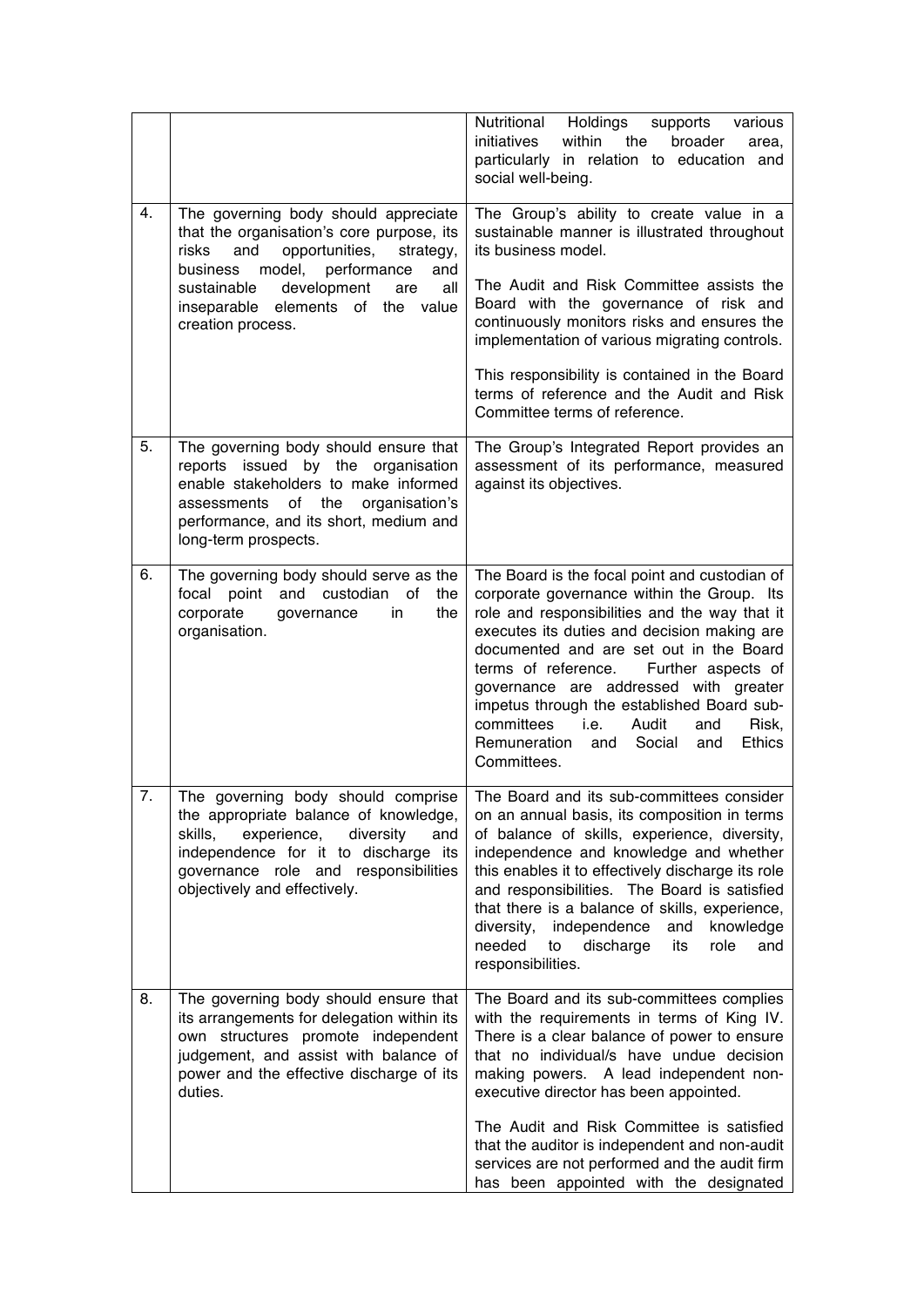|     |                                                                                                                                                                                          | audit partner having oversight of the audit.                                                                                                                                                                                                                                                                                                                                                                                                                                                                                                                                                                                                                                                                      |
|-----|------------------------------------------------------------------------------------------------------------------------------------------------------------------------------------------|-------------------------------------------------------------------------------------------------------------------------------------------------------------------------------------------------------------------------------------------------------------------------------------------------------------------------------------------------------------------------------------------------------------------------------------------------------------------------------------------------------------------------------------------------------------------------------------------------------------------------------------------------------------------------------------------------------------------|
|     |                                                                                                                                                                                          | The Chief Financial Officer oversees the<br>finance function and is assisted by suitable<br>An effective internal audit<br>qualified staff.<br>function is in place.                                                                                                                                                                                                                                                                                                                                                                                                                                                                                                                                              |
|     |                                                                                                                                                                                          | An assessment of the effectiveness of the<br>Chief Financial Officer's performance is<br>conducted annually by the Audit and Risk<br>Committee, and confirmed in the Integrated<br>Report.                                                                                                                                                                                                                                                                                                                                                                                                                                                                                                                        |
| 9.  | The governing body should ensure that<br>the evaluation of its own performance<br>and that of its committees, its chair and                                                              | The Board and all sub-committees terms of<br>include the onus of<br>reference<br>annual<br>assessments.                                                                                                                                                                                                                                                                                                                                                                                                                                                                                                                                                                                                           |
|     | individual<br>members,<br>its<br>support<br>continued<br>improvement<br>in<br>its<br>performance and effectiveness.                                                                      | Assessments of the performance of the<br>Board, its sub-committees and the company<br>secretary are conducted annually by way of<br>internal evaluation processes.                                                                                                                                                                                                                                                                                                                                                                                                                                                                                                                                                |
| 10. | The governing body should ensure that<br>the appointment of, and delegation to,<br>management contribute to role clarity<br>and effective exercise of authority and<br>responsibilities. | A detailed Delegation of Authority policy and<br>framework indicate matters reserved for the<br>Board and senior management. The Board<br>is satisfied that the Group is appropriately<br>and that its<br>delegation to<br>resourced<br>management contributes to an effective<br>by<br>which<br>arrangement<br>authority<br>and<br>responsibilities are exercised.                                                                                                                                                                                                                                                                                                                                               |
| 11. | The governing body should govern risk<br>in a way that supports the organisation<br>in setting and achieving its strategic<br>objectives.                                                | The Audit and Risk Committee assists the<br>Board with the governance of risk.<br>The<br>Board is aware of the importance of risk<br>management as it is linked to the strategy,<br>performance and sustainability of the Group.<br>The Audit and Risk Committee implements<br>by which the risks to the<br>processes<br>sustainability of the business are identified<br>and managed within acceptable parameters.<br>The Audit and Risk Committee delegates to<br>continuously<br>management<br>to<br>identify,<br>assess, mitigate and manage risks within the<br>existing operating environment.<br>Mitigating<br>controls are in place to address these risks,<br>which are monitored on a continuous basis. |
| 12. | body should<br>The governing<br>govern<br>technology and information in a way that<br>supports the organisation setting and<br>achieving its strategic objectives.                       | The Board, together with the Audit and Risk<br>Committee, oversees the governance of<br>information technology. The Board is aware<br>importance of technology<br>the<br>of<br>and<br>information<br>in relation to the Group's<br>strategy.                                                                                                                                                                                                                                                                                                                                                                                                                                                                      |
| 13. | The governing body should govern<br>compliance with applicable laws and<br>adopted, non-binding rules, codes and<br>standards in a way that it supports the                              | The Board through the Social and Ethics<br>Committee,<br>assisted<br>by<br>the<br>company<br>secretary and in-house legal resources<br>with<br>monitors<br>compliance<br>the<br>various                                                                                                                                                                                                                                                                                                                                                                                                                                                                                                                           |